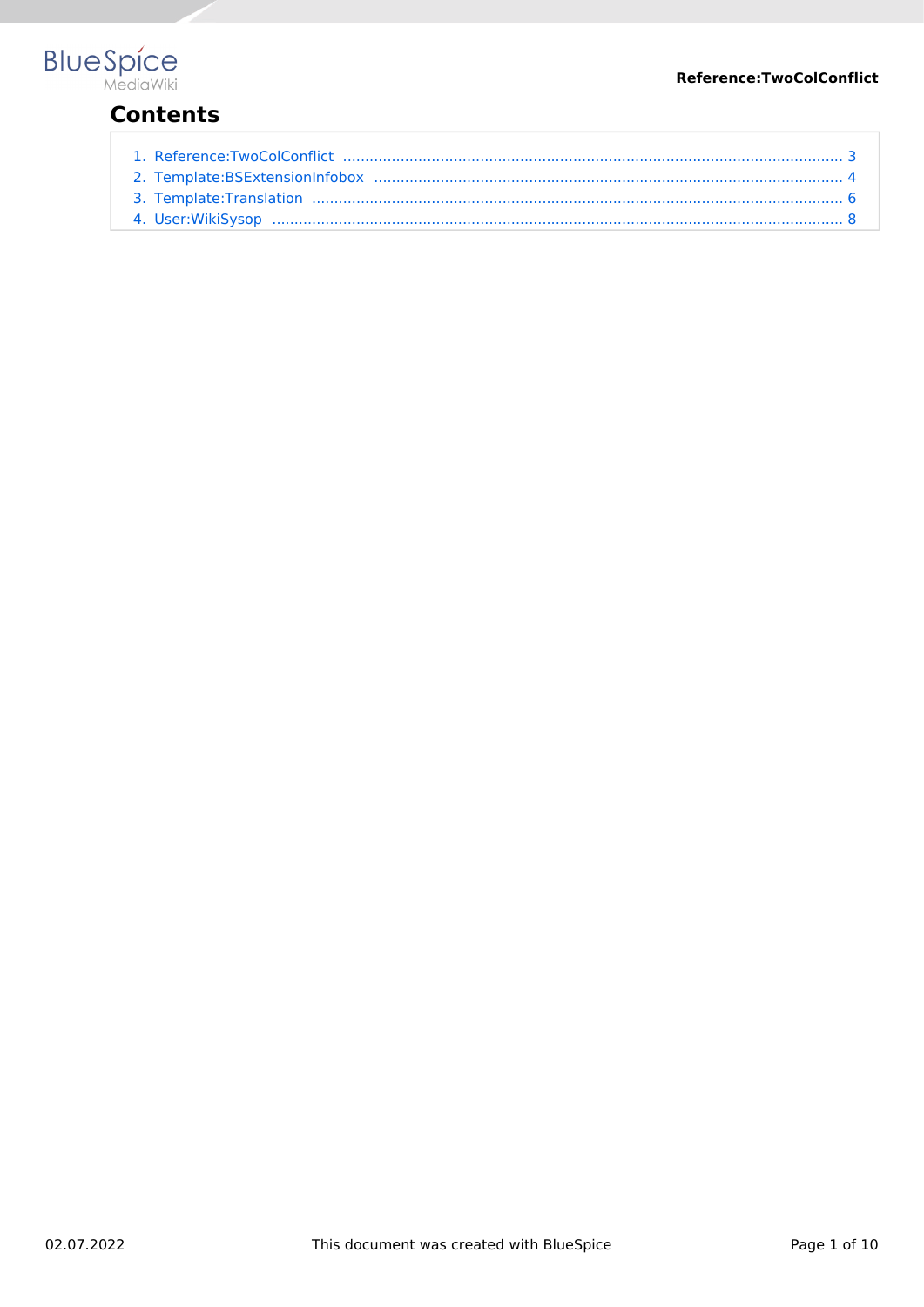# **Blue** Spice

## **Reference:TwoColConflict** Basic information

| Display title                    | Reference:TwoColConflict         |
|----------------------------------|----------------------------------|
| Default sort key                 | TwoColConflict                   |
| Page length (in bytes)           | 725                              |
| Namespace                        | Reference                        |
| Page ID                          | 694                              |
| Page content language            | en - English                     |
| Page content model               | wikitext                         |
| Indexing by robots               | Allowed                          |
| Number of redirects to this page | $\Omega$                         |
| Counted as a content page        | Yes                              |
| Number of subpages of this page  | 0 (0 redirects; 0 non-redirects) |

#### Page protection

| Edit $\vert$ Allow all users (infinite) |
|-----------------------------------------|
| Move   Allow all users (infinite)       |

#### [View the protection log for this page.](https://en.wiki.bluespice.com/w/index.php?title=Special:Log&type=protect&page=Reference%3ATwoColConflict)

#### Edit history

| Page creator                     | hw>Fbaeckmann               |
|----------------------------------|-----------------------------|
| Date of page creation            | 13:40, 13 April 2021        |
| Latest editor                    | WikiSysop (talk   contribs) |
| Date of latest edit              | 12:34, 20 December 2021     |
| Total number of edits            | 2                           |
| Total number of distinct authors | $\mathcal{P}$               |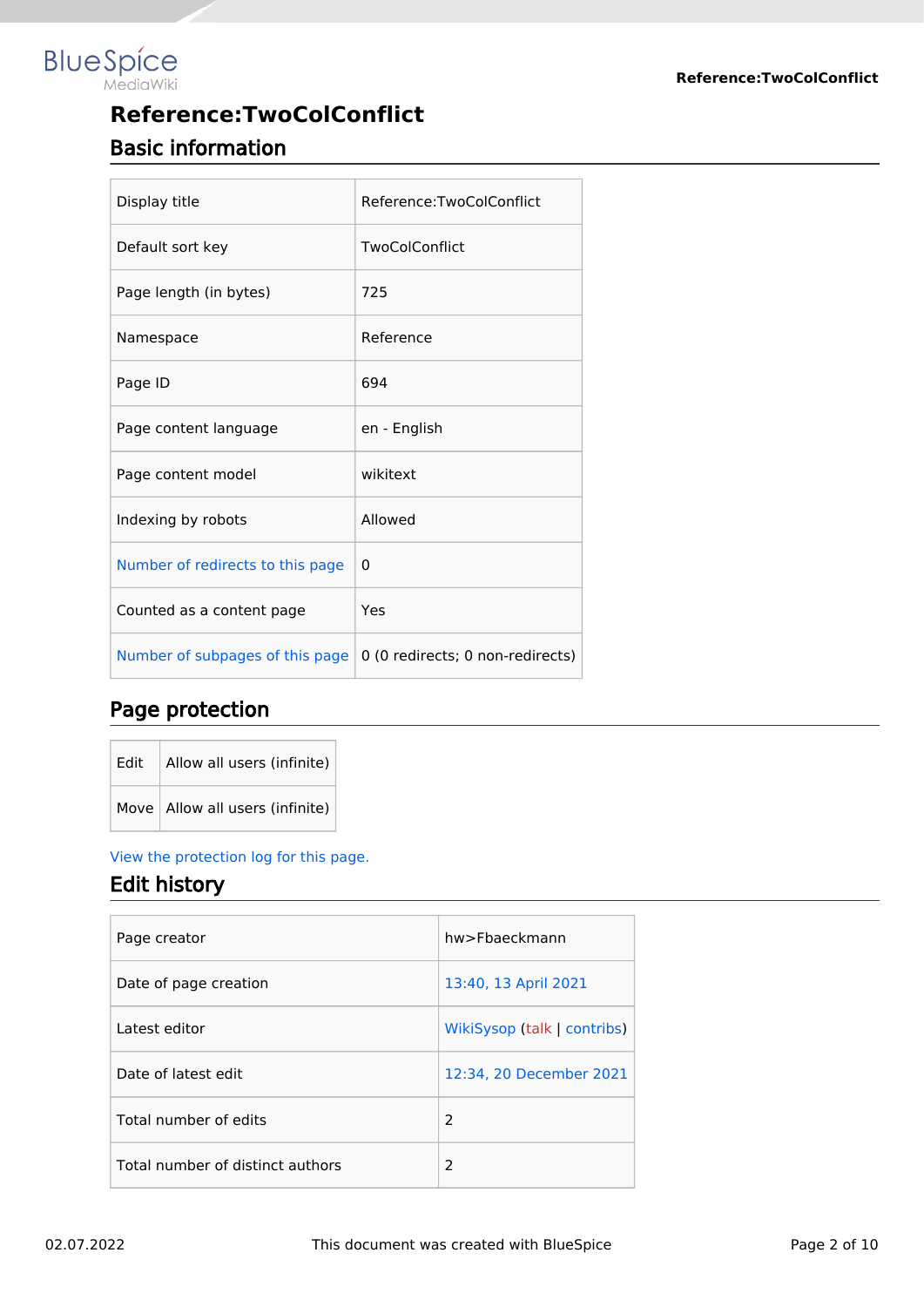

| Recent number of edits (within past 90 days) $\vert$ 0 |  |
|--------------------------------------------------------|--|
| Recent number of distinct authors                      |  |

#### Page properties

| Magic words (2) | <b>HIDETITLE</b><br><b>NOTOC</b>                                                                                                                |
|-----------------|-------------------------------------------------------------------------------------------------------------------------------------------------|
|                 | Transcluded templates $(3)$ Template: BSExtension Infobox (view source<br>Template: MWlink (view source)<br>Template: Translation (view source) |

## <span id="page-2-0"></span>**Information for "Reference:TwoColConflict"** Basic information

| Display title                    | Reference:TwoColConflict         |
|----------------------------------|----------------------------------|
| Default sort key                 | TwoColConflict                   |
| Page length (in bytes)           | 725                              |
| Namespace                        | Reference                        |
| Page ID                          | 694                              |
| Page content language            | en - English                     |
| Page content model               | wikitext                         |
| Indexing by robots               | Allowed                          |
| Number of redirects to this page | $\Omega$                         |
| Counted as a content page        | Yes                              |
| Number of subpages of this page  | 0 (0 redirects; 0 non-redirects) |

#### Page protection

| Edit   Allow all users (infinite) |
|-----------------------------------|
| Move   Allow all users (infinite) |

[View the protection log for this page.](https://en.wiki.bluespice.com/w/index.php?title=Special:Log&type=protect&page=Reference%3ATwoColConflict)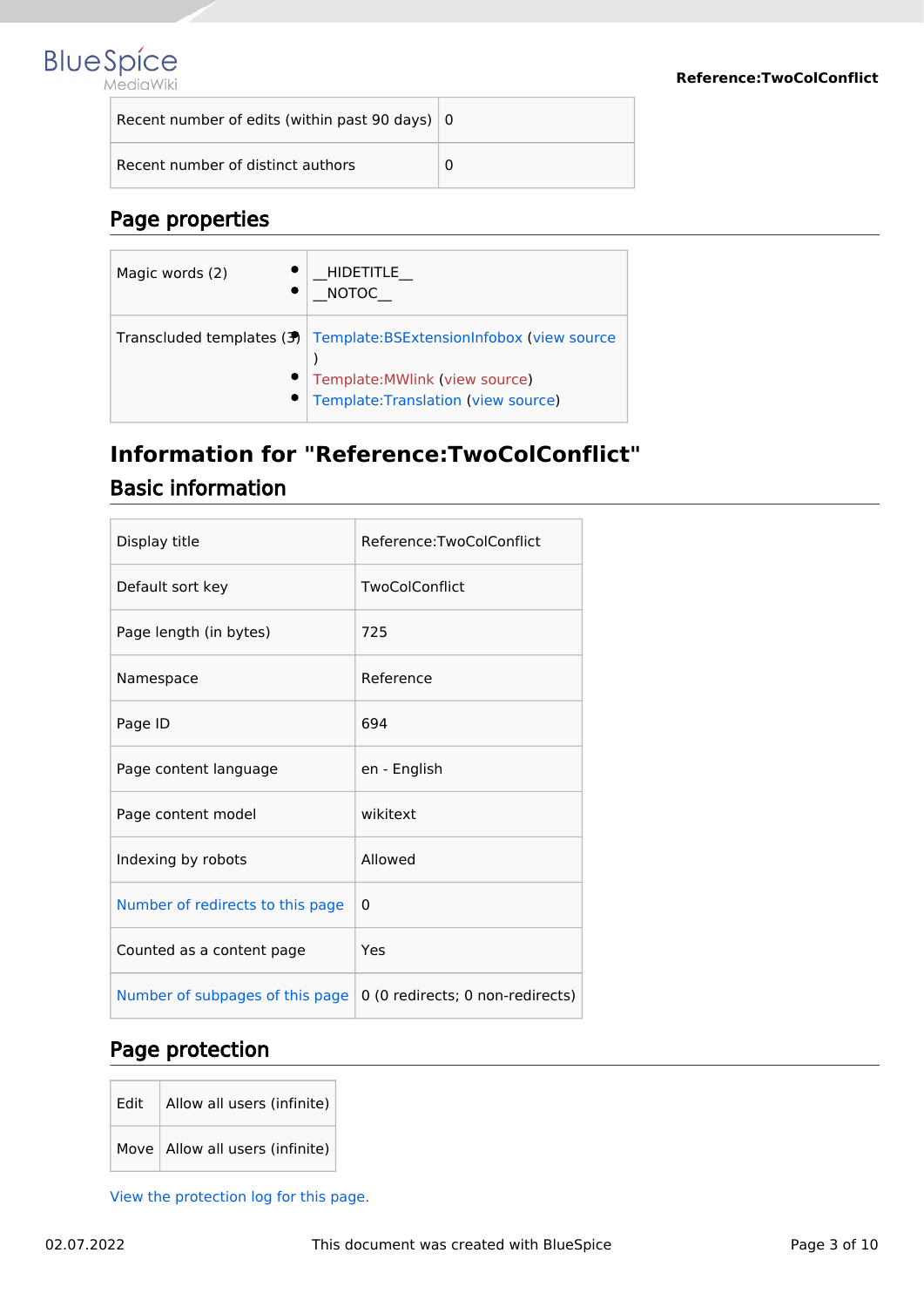#### Edit history

| Page creator                                 | hw>Fbaeckmann               |
|----------------------------------------------|-----------------------------|
| Date of page creation                        | 13:40, 13 April 2021        |
| Latest editor                                | WikiSysop (talk   contribs) |
| Date of latest edit                          | 12:34, 20 December 2021     |
| Total number of edits                        | $\overline{2}$              |
| Total number of distinct authors             | $\mathcal{P}$               |
| Recent number of edits (within past 90 days) | $\Omega$                    |
| Recent number of distinct authors            | 0                           |

#### Page properties

| Magic words (2) | <b>HIDETITLE</b><br><b>NOTOC</b>                                                                                                                |
|-----------------|-------------------------------------------------------------------------------------------------------------------------------------------------|
|                 | Transcluded templates $(3)$ Template: BSExtension Infobox (view source<br>Template: MWlink (view source)<br>Template: Translation (view source) |

# <span id="page-3-0"></span>**Information for "Template:BSExtensionInfobox"** Basic information

| Display title          | Template:BSExtensionInfobox |
|------------------------|-----------------------------|
| Default sort key       | <b>BSExtensionInfobox</b>   |
| Page length (in bytes) | 3,391                       |
| Namespace              | Template                    |
| Page ID                | 705                         |
| Page content language  | en - English                |
| Page content model     | wikitext                    |
| Indexing by robots     | Allowed                     |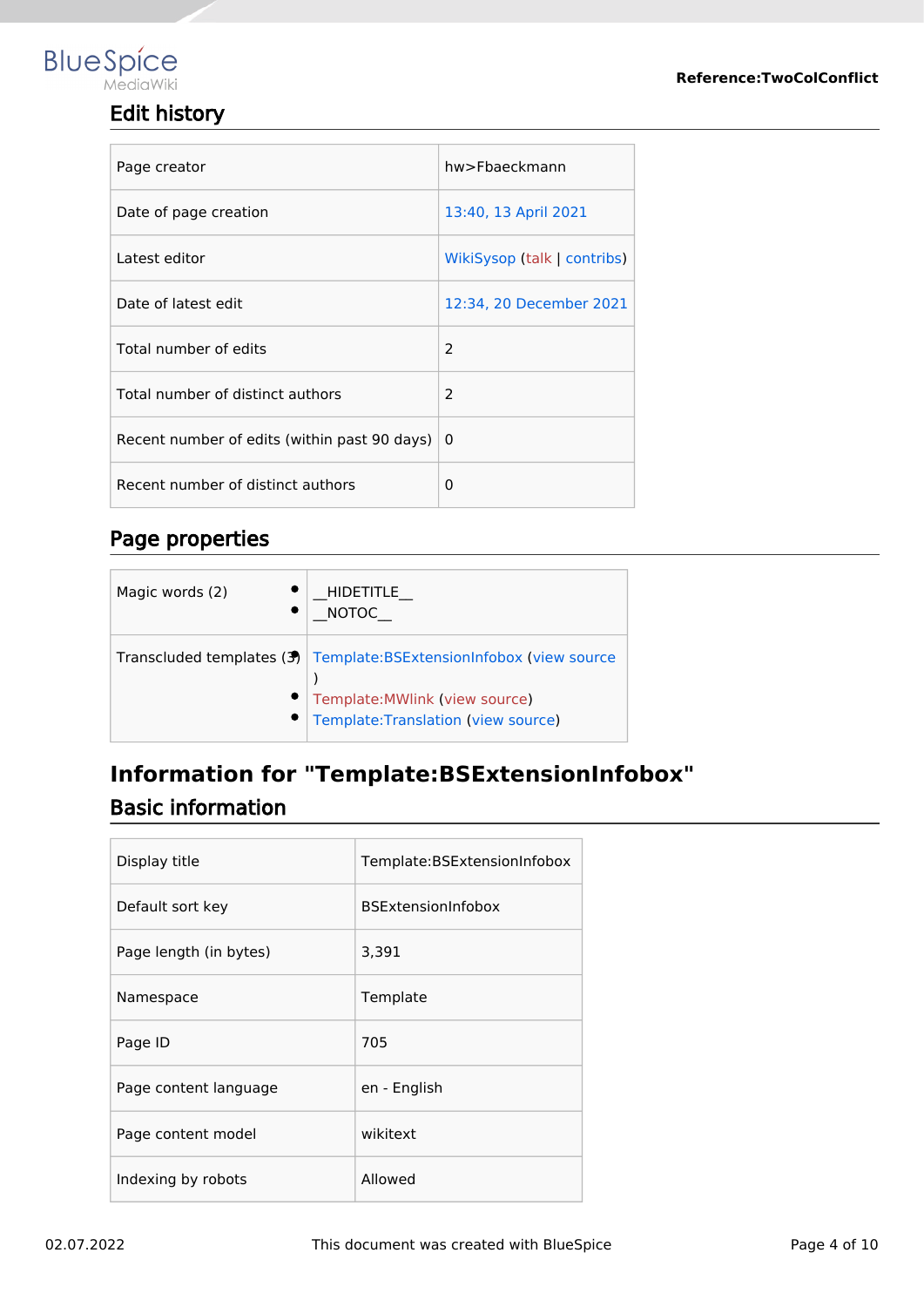# **Blue** Spice

| Number of redirects to this page $\vert 0 \rangle$                 |  |
|--------------------------------------------------------------------|--|
| Number of subpages of this page   0 (0 redirects; 0 non-redirects) |  |

#### Page protection

| Edit $ $ Allow all users (infinite) |
|-------------------------------------|
| Move   Allow all users (infinite)   |

#### [View the protection log for this page.](https://en.wiki.bluespice.com/w/index.php?title=Special:Log&type=protect&page=Template%3ABSExtensionInfobox)

#### Edit history

| Page creator                                 | hw>Mlink-rodrigue                      |
|----------------------------------------------|----------------------------------------|
| Date of page creation                        | 13:12, 27 October 2021                 |
| Latest editor                                | Margit.link-rodrigue (talk   contribs) |
| Date of latest edit                          | 11:10, 18 March 2022                   |
| Total number of edits                        | 9                                      |
| Total number of distinct authors             | 3                                      |
| Recent number of edits (within past 90 days) | 0                                      |
| Recent number of distinct authors            | 0                                      |

#### Page properties

| Reference: Auth remoteuser (view source)<br>Pages transcluded on (108)<br>Reference: Blue Spice Cloud Client (view source)<br>Reference: Blue Spice Insert Template (view source)<br>Reference: Blue Spice Interwiki Search (view source)<br>Reference: Blue Spice Latex Renderer (view source)<br>Reference: Blue Spice Matomo Connector (view source)<br>Reference: Blue Spice UEModule DOCX (view source)<br>Reference: Blue Spice UEModule PDF Subpages (view source<br>Reference: Blue Spice Wiki Farm (view source)<br>Reference: Bootstrap (view source)<br>Reference:CategoryTree (view source)<br>Reference: Cite (view source)<br>Reference: Cite This Page (view source)<br>Reference: Code Editor (view source)<br>Reference: Confirm Account (view source) |  |  |
|-------------------------------------------------------------------------------------------------------------------------------------------------------------------------------------------------------------------------------------------------------------------------------------------------------------------------------------------------------------------------------------------------------------------------------------------------------------------------------------------------------------------------------------------------------------------------------------------------------------------------------------------------------------------------------------------------------------------------------------------------------------------------|--|--|
|-------------------------------------------------------------------------------------------------------------------------------------------------------------------------------------------------------------------------------------------------------------------------------------------------------------------------------------------------------------------------------------------------------------------------------------------------------------------------------------------------------------------------------------------------------------------------------------------------------------------------------------------------------------------------------------------------------------------------------------------------------------------------|--|--|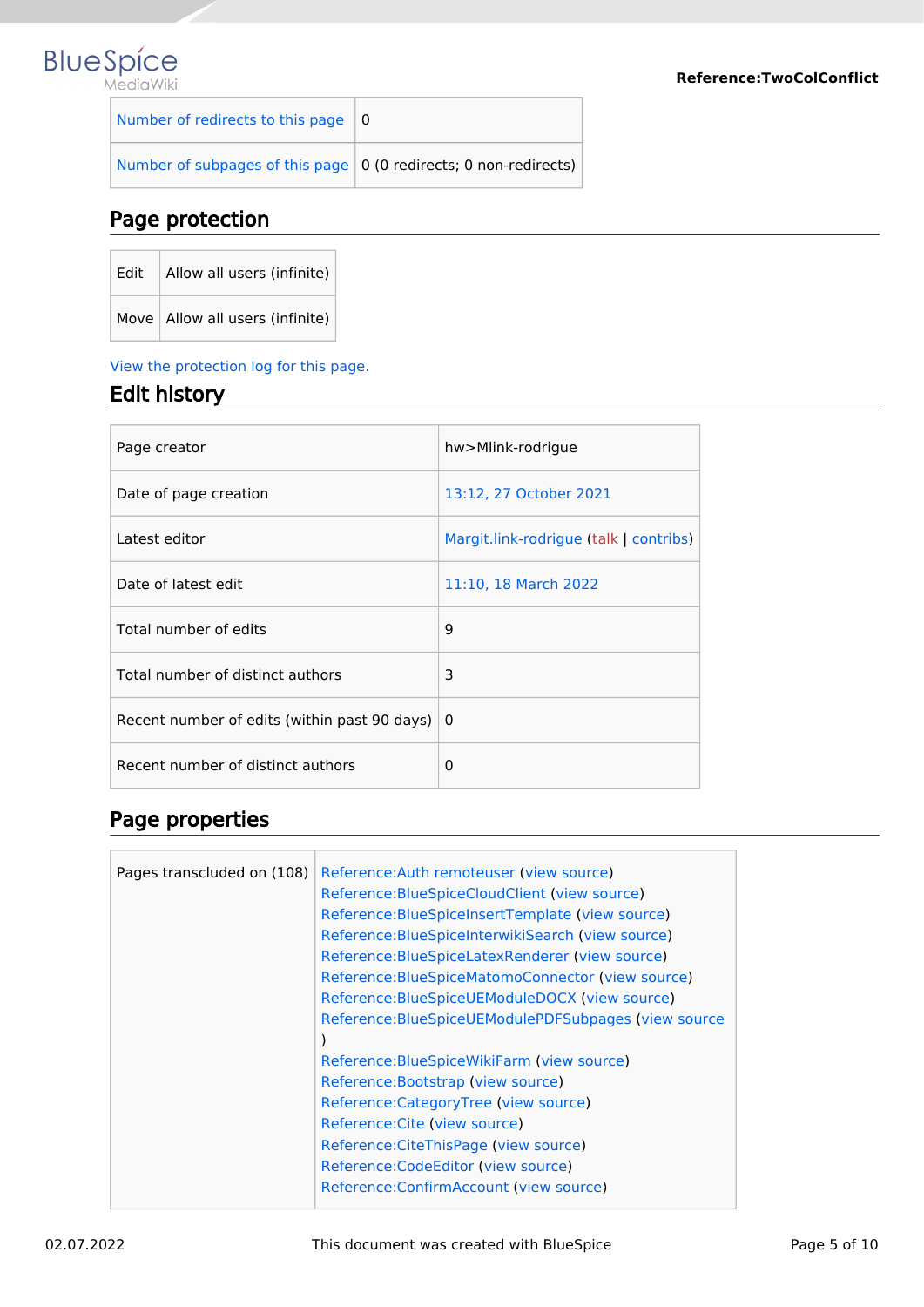

| Reference:ConfirmEdit (view source)           |
|-----------------------------------------------|
| Reference:ContentTransfer (view source)       |
| Reference: Drawio Editor (view source)        |
| Reference: Dynamic PageList 3 (view source)   |
| Reference: ExtJSBase (view source)            |
| Reference: Filter Special Pages (view source) |
| Reference: Flagged Revs (view source)         |
| Reference: FlexiSkin (view source)            |
| Reference: Gadgets (view source)              |
| Reference: Header Tabs (view source)          |
| Reference: Hit Counters (view source)         |
| Reference: ImageMap (view source)             |
| Reference: ImageMapEdit (view source)         |
| Reference: InputBox (view source)             |
| Reference: Interwiki (view source)            |
| Reference: InviteSignup (view source)         |
| Reference: LDAP Authorization (view source)   |
| Reference: LDAPAuthentication 2 (view source) |
| Reference:LDAPGroups (view source)            |
| Reference:LDAPProvider (view source)          |
| Reference:LDAPSyncAll (view source)           |
| Reference:LDAPUserInfo (view source)          |
| Reference: Lingo (view source)                |
| Reference:LocalisationUpdate (view source)    |
| Reference:LoginNotify (view source)           |
| Reference:Loops (view source)                 |
| Reference: Maps (view source)                 |
| Reference: Math (view source)                 |
| Reference: Media Wiki (view source)           |
| Reference: MergeArticles (view source)        |
| Reference: Multimedia Viewer (view source)    |
| Reference: NSFileRepo (view source)           |
| Reference: Native Svg Handler (view source)   |
| Reference: Nuke (view source)                 |
| Reference: OATHAuth (view source)             |
| More                                          |
|                                               |

# <span id="page-5-0"></span>**Information for "Template:Translation"** Basic information

| Display title          | Template:Translation |
|------------------------|----------------------|
| Default sort key       | Translation          |
| Page length (in bytes) | 205                  |
| Namespace              | Template             |
| Page ID                | 451                  |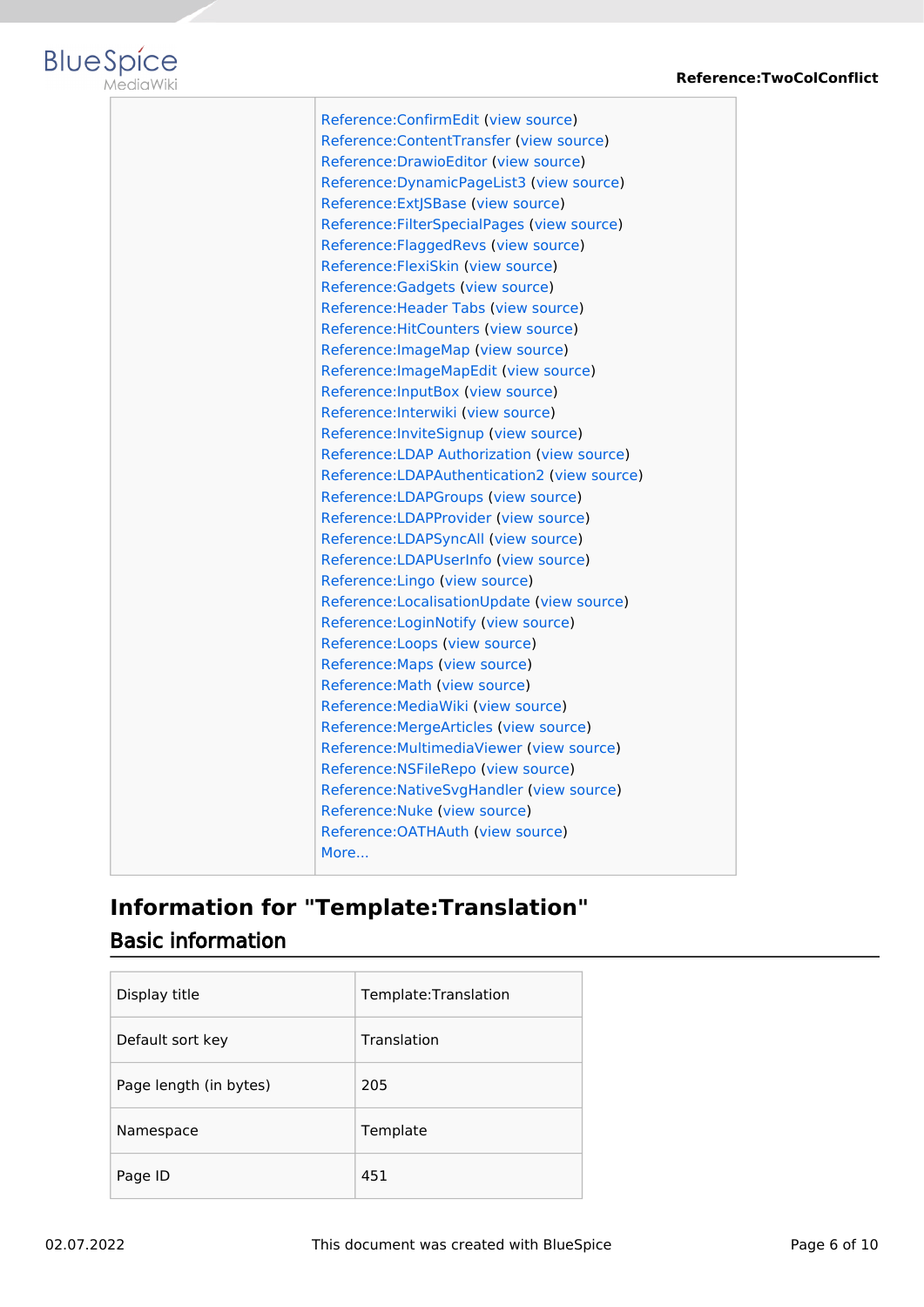

| Page content language            | en - English                     |
|----------------------------------|----------------------------------|
| Page content model               | wikitext                         |
| Indexing by robots               | Allowed                          |
| Number of redirects to this page | 0                                |
| Number of subpages of this page  | 0 (0 redirects; 0 non-redirects) |

#### Page protection

| Fdit | Allow all users (infinite)        |
|------|-----------------------------------|
|      | Move   Allow all users (infinite) |

[View the protection log for this page.](https://en.wiki.bluespice.com/w/index.php?title=Special:Log&type=protect&page=Template%3ATranslation)

#### Edit history

| Page creator                                 | WikiSysop (talk   contribs) |
|----------------------------------------------|-----------------------------|
| Date of page creation                        | 11:17, 20 December 2021     |
| Latest editor                                | WikiSysop (talk   contribs) |
| Date of latest edit                          | 11:17, 20 December 2021     |
| Total number of edits                        | $\mathbf{1}$                |
| Total number of distinct authors             | 1                           |
| Recent number of edits (within past 90 days) | 0                           |
| Recent number of distinct authors            | 0                           |

#### Page properties

| Pages transcluded on (230) | Reference: Auth remoteuser (view source)                    |
|----------------------------|-------------------------------------------------------------|
|                            | Reference: Blue Spice About (view source)                   |
|                            | Reference: Blue Spice Article Info (view source)            |
|                            | Reference: Blue Spice Article Preview Capture (view source) |
|                            | Reference: Blue Spice Authors (view source)                 |
|                            | Reference: Blue Spice Avatars (view source)                 |
|                            | Reference: Blue Spice Bookshelf (view source)               |
|                            | Reference: Blue Spice Calumma (view source)                 |
|                            | Reference: Blue Spice Category Check (view source)          |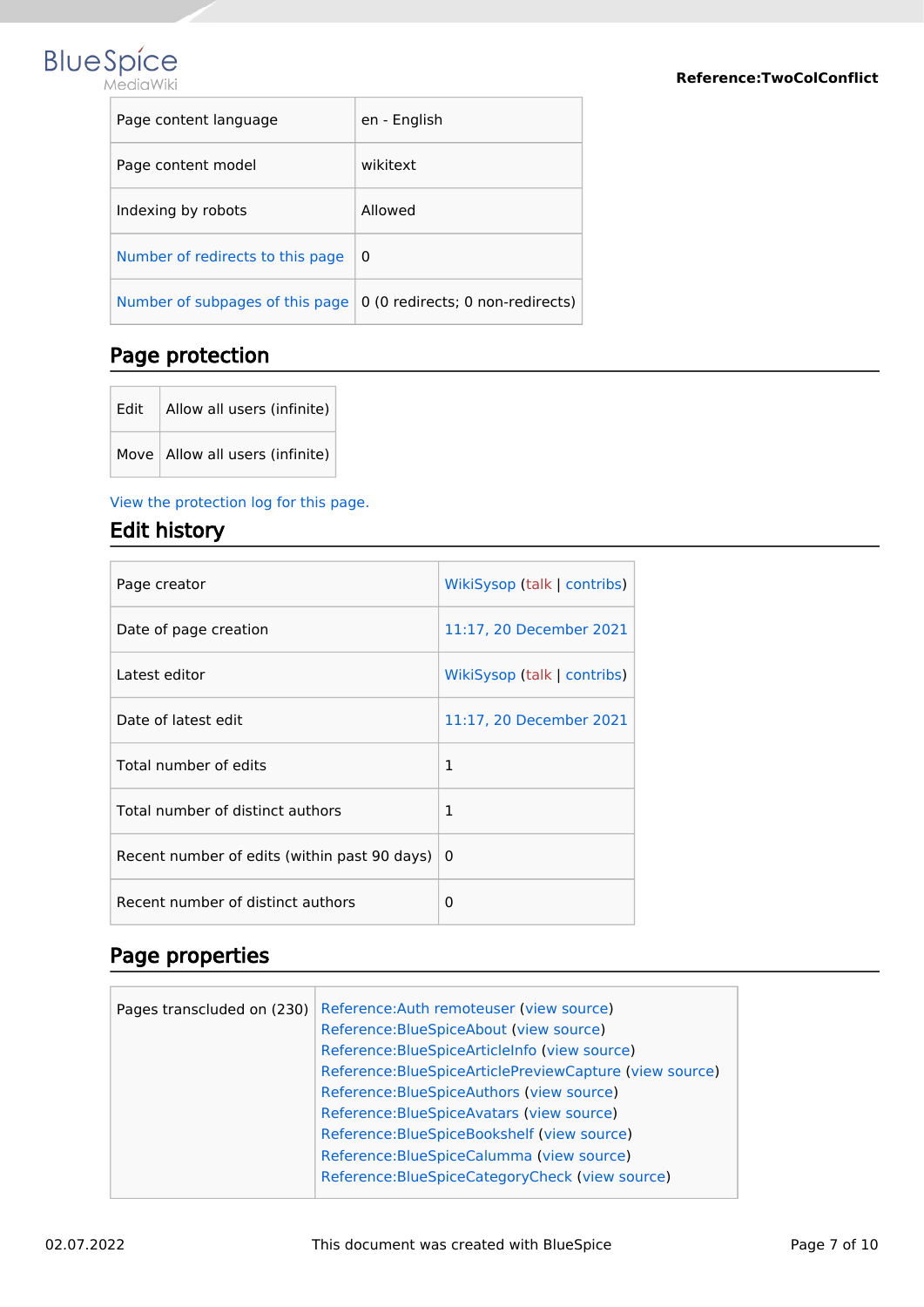



| Reference: Blue Spice Category Manager (view source)       |
|------------------------------------------------------------|
| Reference: Blue Spice Checklist (view source)              |
| Reference: Blue Spice Cloud Client (view source)           |
| Reference: Blue Spice Config Manager (view source)         |
| Reference: Blue Spice Context Menu (view source)           |
| Reference: Blue Spice Count Things (view source)           |
| Reference: Blue Spice Custom Menu (view source)            |
| Reference: Blue Spice Dashboards (view source)             |
| Reference: Blue Spice Distribution Connector (view source) |
| Reference: Blue Spice Drawio Connector (view source)       |
| Reference: Blue Spice Echo Connector (view source)         |
| Reference: Blue Spice Emoticons (view source)              |
| Reference: Blue Spice Expiry (view source)                 |
| Reference: Blue Spice Export Tables (view source)          |
| Reference: Blue Spice Extended Filelist (view source)      |
| Reference: Blue Spice Extended Search (view source)        |
| Reference: Blue Spice Extended Statistics (view source)    |
| Reference: Blue Spice Filterable Tables (view source)      |
| Reference: Blue Spice Flagged Revs Connector (view source) |
| Reference: Blue Spice Foundation (view source)             |
| Reference: Blue Spice Group Manager (view source)          |
| Reference: Blue Spice Hide Title (view source)             |
| Reference: Filter Special Pages (view source)              |
| Manual:Extension/BlueSpiceArticleInfo (view source)        |
| Manual: Extension/BlueSpiceAuthors (view source)           |
| Manual: Extension/BlueSpiceAvatars (view source)           |
| Manual:Extension/BlueSpiceCountThings (view source)        |
| Manual:Extension/BlueSpiceDashboards (view source)         |
| Manual:Extension/BlueSpiceExtendedSearch (view source      |
| $\mathcal{E}$                                              |
| Manual: Extension/BlueSpiceInsertMagic (view source)       |
| Manual:Extension/BlueSpiceInterwikiSearch (view source)    |
| Manual:Extension/BlueSpiceNamespaceCSS (view source)       |
| Manual:Extension/BlueSpicePagesVisited (view source)       |
| Manual: Extension/BlueSpiceQrCode (view source)            |
| Manual:Extension/BlueSpiceReaders (view source)            |
| Manual: Extension/BlueSpiceSmartList (view source)         |
| Manual:Extension/BlueSpiceSocialWikiPage (view source)     |
| Manual:Extension/BlueSpiceTagCloud (view source)           |
| Manual:Extension/BlueSpiceTagSearch (view source)          |
| Manual:Extension/BlueSpiceUniversalExport (view source     |
| $\mathcal{C}$                                              |
| Manual:Extension/BlueSpiceUserSidebar (view source)        |
| More                                                       |
|                                                            |

### <span id="page-7-0"></span>**Information for "User:WikiSysop"** Basic information

Display title User:WikiSysop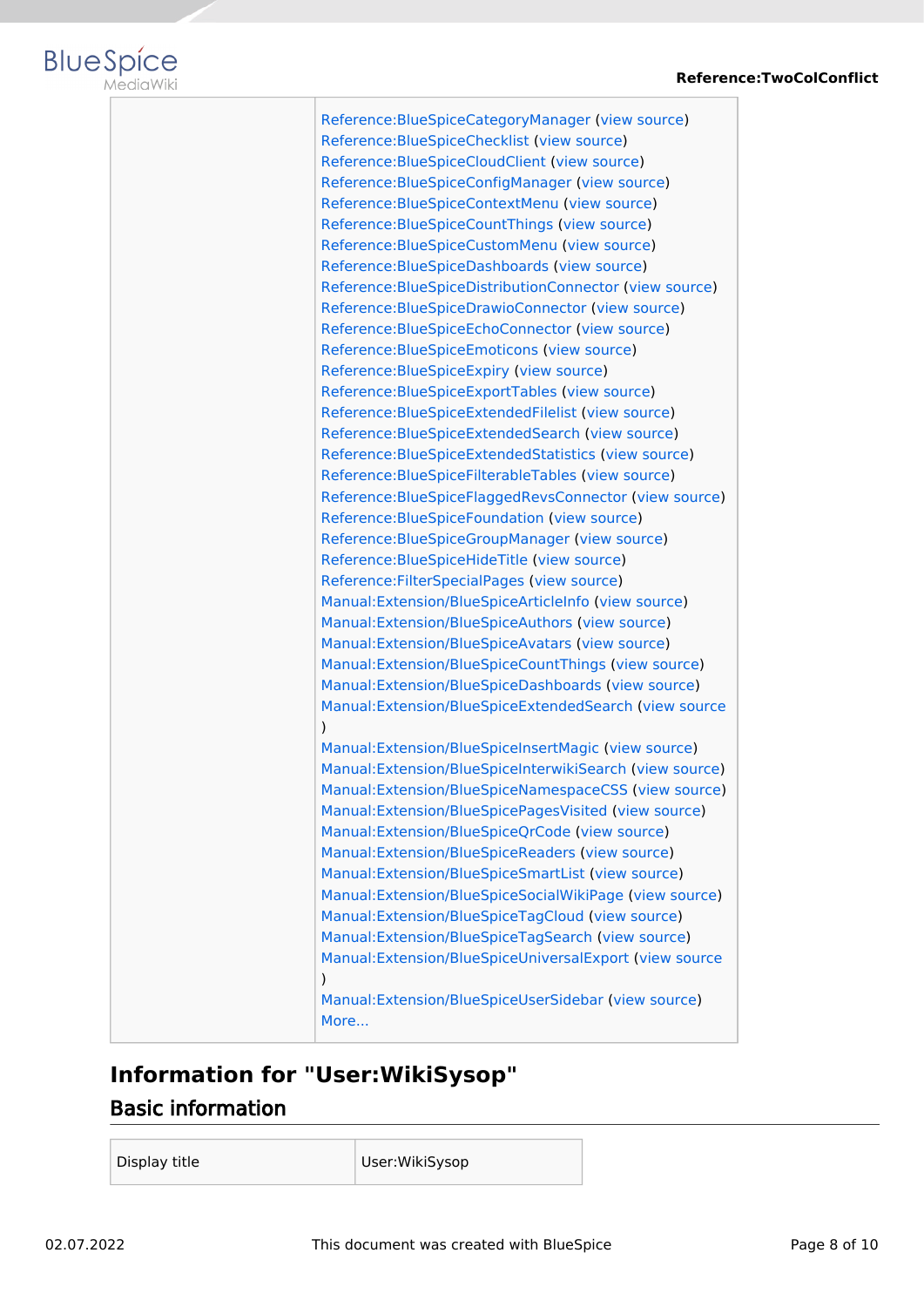# **BlueSpice**

| Default sort key                 | WikiSysop                        |
|----------------------------------|----------------------------------|
| Page length (in bytes)           | 29                               |
| Namespace                        | User                             |
| Page ID                          | 56                               |
| Page content language            | en - English                     |
| Page content model               | wikitext                         |
| User ID                          | 1                                |
| Indexing by robots               | Allowed                          |
| Number of redirects to this page | 0                                |
| Number of subpages of this page  | 0 (0 redirects; 0 non-redirects) |

#### Page protection

| Edit $\vert$ Allow all users (infinite) |
|-----------------------------------------|
| Move   Allow all users (infinite)       |

#### [View the protection log for this page.](https://en.wiki.bluespice.com/w/index.php?title=Special:Log&type=protect&page=User%3AWikiSysop)

#### Edit history

| Page creator                                 | WikiSysop (talk   contribs) |
|----------------------------------------------|-----------------------------|
| Date of page creation                        | 11:06, 3 December 2021      |
| Latest editor                                | WikiSysop (talk   contribs) |
| Date of latest edit                          | 11:06, 3 December 2021      |
| Total number of edits                        | $\mathbf{1}$                |
| Total number of distinct authors             | 1                           |
| Recent number of edits (within past 90 days) | 0                           |
| Recent number of distinct authors            | 0                           |